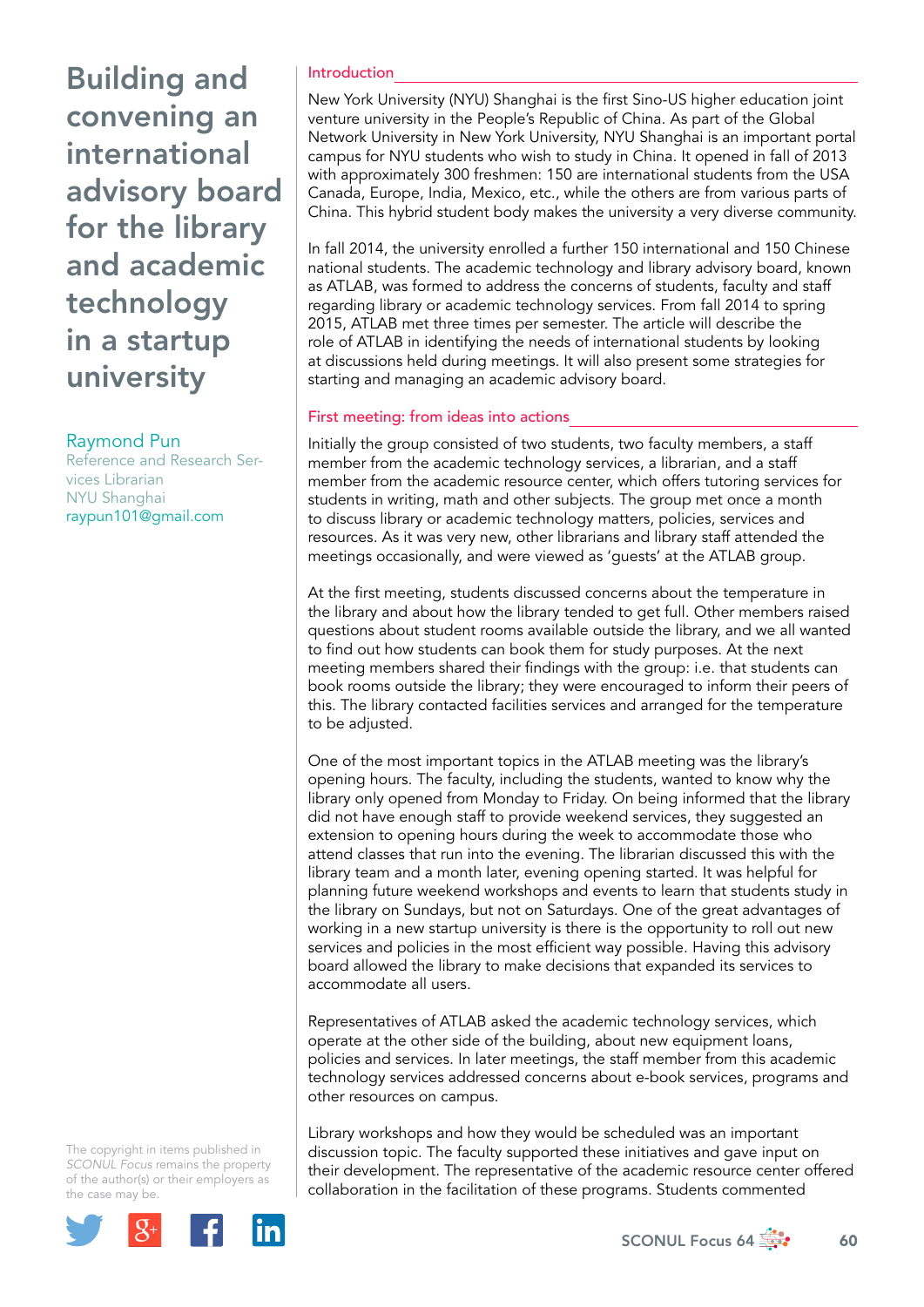Building and convening an international advisory board for the library and academic technology in a startup university

that it could be difficult to attend, given their heavy work schedules, and the importance of timetabling workshops in the evenings or late afternoons was recognized. We discussed teaching some workshops in Chinese-Mandarin since there are approximately six hundred Chinese students in our university. As they may not be familiar with all the concepts of intellectual property, scholarly research, plagiarism and citation management tools, we felt it may be useful to hold a session or two in Chinese for them. However, the faculty emphasized the importance of students being immersed in the academic culture through the medium of English, since it is the official language of the school. The library therefore decided to offer workshops only in English.

We discussed how to promote these programs. The librarian talked about some of the library outreach tools in social media: Facebook and WeChat. Facebook can be used to disseminate information. The university has access to such a social media network in China through a virtual private network. WeChat is popular in China, with over 300 million followers; it allows users to send texts, video or voice messages and images and updates to users and group. Most if not all students in NYU Shanghai use it since it is free and simple to use. The library maintains a WeChat page to promote events. Our student representatives have let others know about this since it is the simplest and quickest way to communicate.

The last topic was about university events and programs. Since NYU Shanghai is a very new university, many programs and events are organized hastily. It was important to hear which events the student representatives knew about and which were popular or disorganized. They mentioned that there would be a 'hackathon' event at NYU Shanghai, where teams of students collaborate to create a piece of programming software, application or device. About 250 people had signed up for this event, which was open to outsiders. We decided to re-schedule our own programs to avoid clashes.

## Post-first meeting: from discussion to policy

After the first meeting, the library convened and discussed several matters such as hours of service, facilities, room reservations, public services, library instruction, and upcoming university programs. Having a focus-group-like advisory board branded the library as an important service provider that is concerned with customer needs.

In the next five meetings, ATLAB played a major role in discussing the university's e-books and students' difficulties in accessing them. It was agreed that the academic technology services team would support students in handling their inquiries with the library. Student representatives shared their peers' concerns about using e-books and some faculty also mentioned how difficult it was for them to access them, to take notes or to read. As a result we created resource guides such as free note-taking apps and programs and e-book workshops.

The discussions opened the members' eyes to the fact that ATLAB works through collaboration, open dialogue and communication and synergy. We received support from the academic resource center to present these opportunities to students in their workshop sessions and tutoring services. Our meetings were brief and productive, and members knew what to do next and how to support the library and academic technology services. By having a diverse group of members, the library and academic technology services benefit from their voices and support; we learned how to plan and strategize better to accommodate all user needs.

The copyright in items published in *SCONUL Focus* remains the property of the author(s) or their employers as the case m[ay be.](http://plus.google.com/share?url=http://www.sconul.ac.uk/page/focus-64)